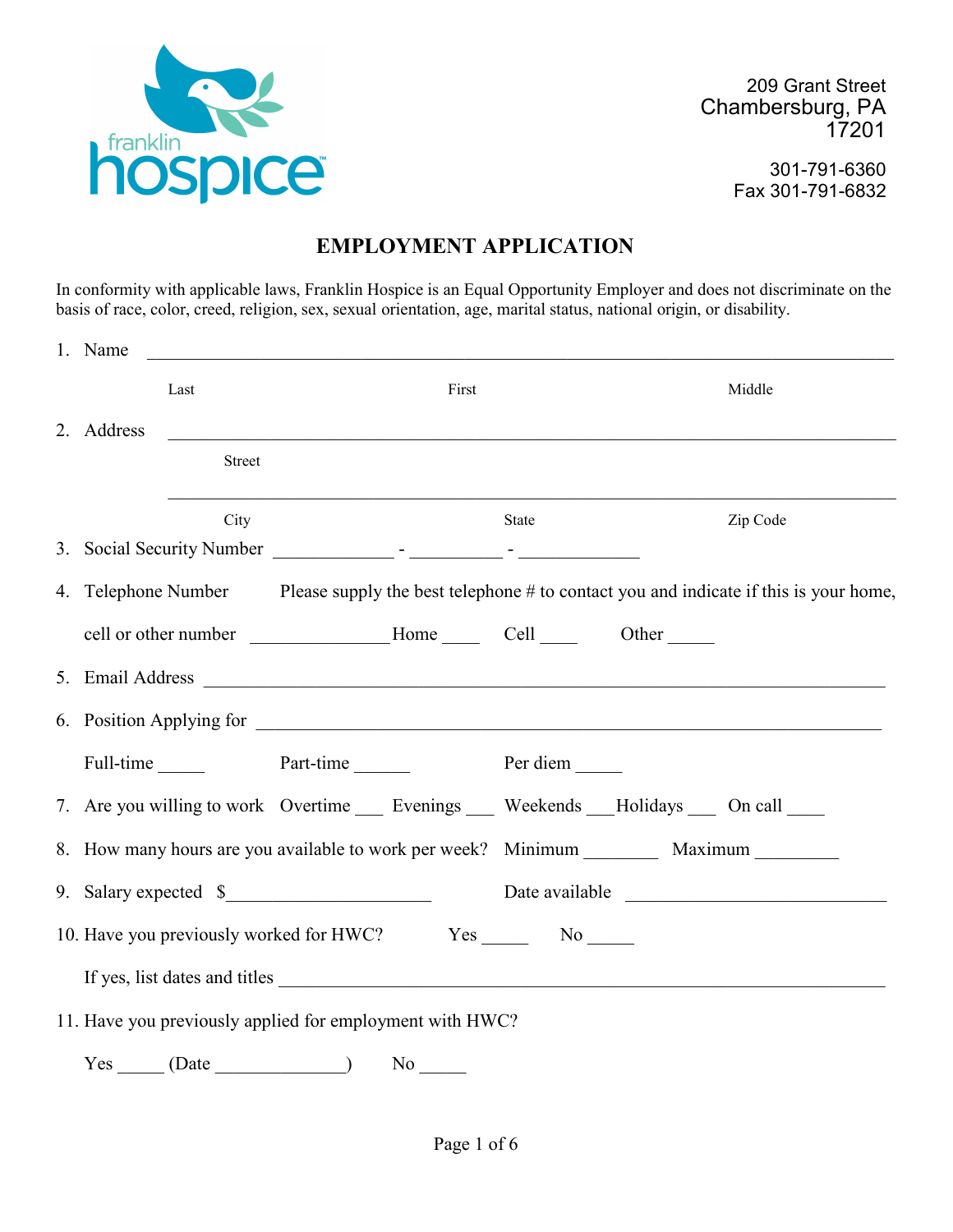12. How did you hear about this position?

- \_\_\_ Employee referral
- Facebook
- \_\_\_ LinkedIn
- \_\_\_ Indeed
- \_\_\_ HWC Website
- $\frac{1}{\sqrt{1-\frac{1}{2}}}\text{Other}$

#### 11. Education

| <b>Name and Location of School</b>   |                                                                           | <b>Did You Graduate?</b>                                                                                                                                                                                                                                                              | <b>Major Course/</b><br><b>Degree Received</b>                                                                                                                                                                                                                                                                                                                                                                  |
|--------------------------------------|---------------------------------------------------------------------------|---------------------------------------------------------------------------------------------------------------------------------------------------------------------------------------------------------------------------------------------------------------------------------------|-----------------------------------------------------------------------------------------------------------------------------------------------------------------------------------------------------------------------------------------------------------------------------------------------------------------------------------------------------------------------------------------------------------------|
| High School <u>Nights and School</u> |                                                                           | $Yes$ and $Yes$ and $Yes$ and $Yes$ and $Yes$ and $Yes$ and $Yes$ and $Yes$ and $Yes$ and $Yes$ and $Yes$ and $Yes$ and $Yes$ and $Yes$ and $Yes$ and $Yes$ and $Yes$ and $Yes$ and $Yes$ and $Yes$ and $Yes$ and $Yes$ and $Yes$ and $Yes$ and $Yes$ and $Yes$ and $Yes$ and $Yes$ a | $N_0$ and $N_1$ and $N_2$ and $N_3$ and $N_4$ and $N_5$ and $N_6$ and $N_7$ and $N_8$ and $N_9$ and $N_9$ and $N_9$ and $N_9$ and $N_9$ and $N_9$ and $N_9$ and $N_9$ and $N_9$ and $N_9$ and $N_9$ and $N_9$ and $N_9$ and                                                                                                                                                                                     |
| City                                 | State                                                                     |                                                                                                                                                                                                                                                                                       |                                                                                                                                                                                                                                                                                                                                                                                                                 |
|                                      |                                                                           | Yes                                                                                                                                                                                                                                                                                   | $No$ and $\overline{\phantom{a}}$ and $\overline{\phantom{a}}$ and $\overline{\phantom{a}}$ and $\overline{\phantom{a}}$ and $\overline{\phantom{a}}$ and $\overline{\phantom{a}}$ and $\overline{\phantom{a}}$ and $\overline{\phantom{a}}$ and $\overline{\phantom{a}}$ and $\overline{\phantom{a}}$ and $\overline{\phantom{a}}$ and $\overline{\phantom{a}}$ and $\overline{\phantom{a}}$ and $\overline{\$ |
| City                                 | State $\frac{1}{\sqrt{1-\frac{1}{2}}\cdot\frac{1}{\sqrt{1-\frac{1}{2}}}}$ |                                                                                                                                                                                                                                                                                       |                                                                                                                                                                                                                                                                                                                                                                                                                 |
| Trade/Business New York 1997         |                                                                           | $Yes$ <sub>__________</sub>                                                                                                                                                                                                                                                           | $\mathbf{No}$                                                                                                                                                                                                                                                                                                                                                                                                   |
| City                                 | State                                                                     |                                                                                                                                                                                                                                                                                       |                                                                                                                                                                                                                                                                                                                                                                                                                 |
| Other                                |                                                                           | $Yes$ and $Yes$ and $Yes$ and $Yes$ and $Yes$ and $Yes$ and $Yes$ and $Yes$ and $Yes$ and $Yes$ and $Yes$ and $Yes$ and $Yes$ and $Yes$ and $Yes$ and $Yes$ and $Yes$ and $Yes$ and $Yes$ and $Yes$ and $Yes$ and $Yes$ and $Yes$ and $Yes$ and $Yes$ and $Yes$ and $Yes$ and $Yes$ a | $No$ and $No$ and $No$ and $No$ and $No$ and $No$ and $No$ and $No$ and $No$ and $No$ and $No$ and $No$ and $No$ and $No$ and $No$ and $No$ and $No$ and $No$ and $No$ and $No$ and $No$ and $No$ and $No$ and $No$ and $No$ and $No$ and $No$ and $No$ a                                                                                                                                                       |
| City                                 |                                                                           |                                                                                                                                                                                                                                                                                       |                                                                                                                                                                                                                                                                                                                                                                                                                 |

### **12. Licenses or Certifications**

| <b>Type of</b><br>License/Certification | License # | <b>State</b> | <b>Year Received</b> | <b>Expiration</b> |
|-----------------------------------------|-----------|--------------|----------------------|-------------------|
|                                         |           |              |                      |                   |
|                                         |           |              |                      |                   |

## **13. Prior Employment (Must be completed)**

| Name of Present or Last Employer | Telephone Number     |                                              |                      |
|----------------------------------|----------------------|----------------------------------------------|----------------------|
|                                  |                      |                                              |                      |
|                                  |                      |                                              |                      |
|                                  |                      |                                              |                      |
|                                  |                      |                                              |                      |
| <b>Street Address</b>            | City                 | <b>State</b>                                 | Zip Code             |
|                                  |                      |                                              |                      |
|                                  |                      |                                              |                      |
|                                  |                      |                                              |                      |
|                                  |                      |                                              |                      |
| <b>Starting Salary</b>           | <b>Ending Salary</b> | Were you disciplined? (Warnings, suspension, |                      |
|                                  |                      | discharge) Yes                               | $No$ <sub>____</sub> |
|                                  |                      |                                              |                      |
|                                  |                      |                                              |                      |
| Position Held                    | Supervisor Name      | <b>Starting Date</b>                         | <b>Ending Date</b>   |
|                                  |                      |                                              |                      |
|                                  |                      |                                              |                      |
|                                  |                      |                                              |                      |
|                                  |                      |                                              |                      |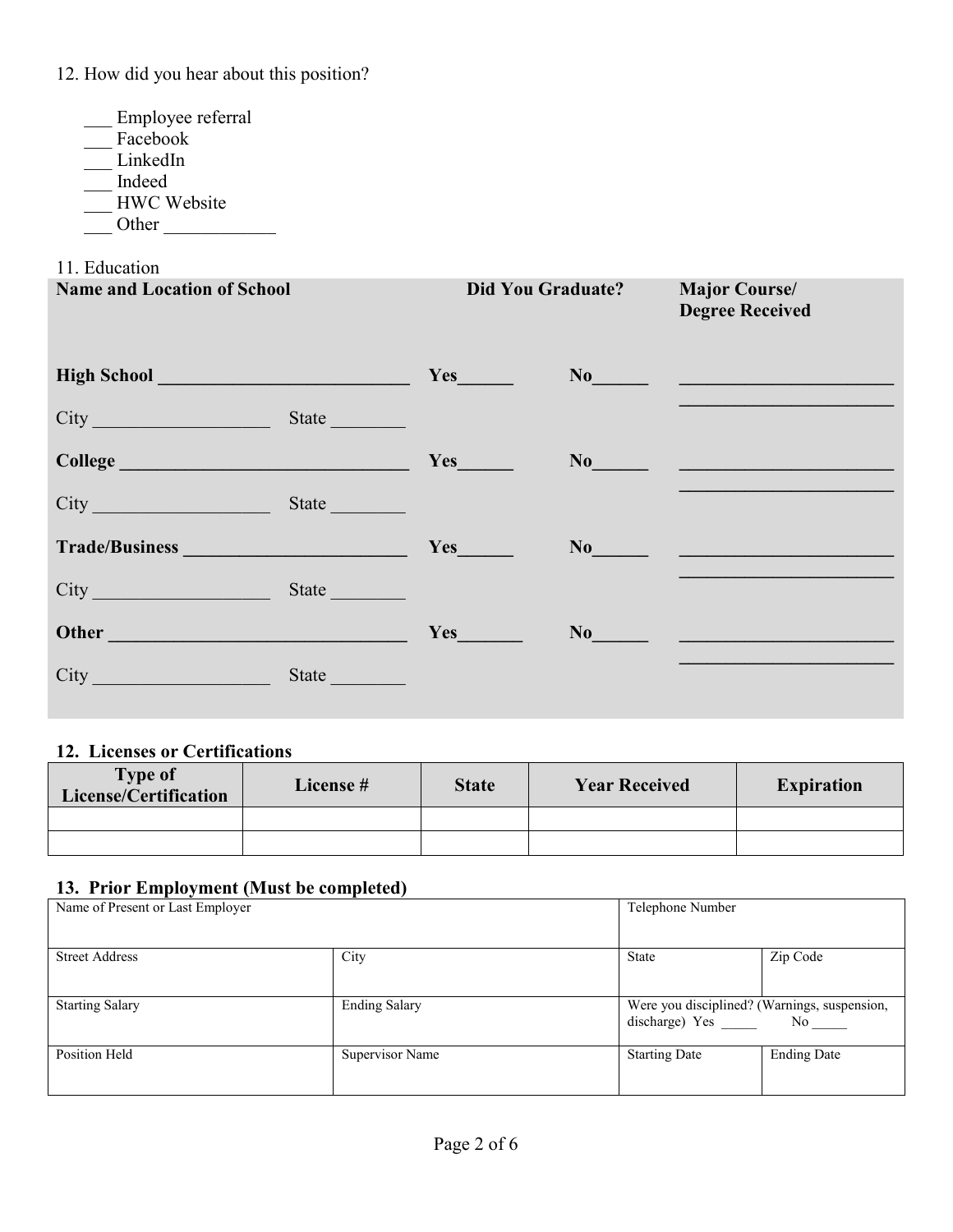| Reason for Leaving        |                        |                      |                                                                                  |  |
|---------------------------|------------------------|----------------------|----------------------------------------------------------------------------------|--|
| Name of Previous Employer |                        | Telephone Number     |                                                                                  |  |
|                           |                        |                      |                                                                                  |  |
| <b>Street Address</b>     | City                   | State                | Zip Code                                                                         |  |
| <b>Starting Salary</b>    | <b>Ending Salary</b>   |                      | Were you disciplined? (Warnings, suspension,<br>discharge) Yes ________ No _____ |  |
| Position Held             | <b>Supervisor Name</b> | <b>Starting Date</b> | <b>Ending Date</b>                                                               |  |
| Reason for Leaving        |                        |                      |                                                                                  |  |
| Name of Previous Employer |                        | Telephone Number     |                                                                                  |  |
| <b>Street Address</b>     | City                   | <b>State</b>         | Zip Code                                                                         |  |
| <b>Starting Salary</b>    | <b>Ending Salary</b>   |                      | Were you disciplined? (Warnings, suspension,<br>discharge) Yes ________ No _____ |  |
| Position Held             | <b>Supervisor Name</b> | <b>Starting Date</b> | <b>Ending Date</b>                                                               |  |
| Reason for Leaving        |                        |                      |                                                                                  |  |

| Name of Previous Employer |                      | Telephone Number                                                                  |                    |
|---------------------------|----------------------|-----------------------------------------------------------------------------------|--------------------|
| <b>Street Address</b>     | City                 | <b>State</b>                                                                      | Zip Code           |
| <b>Starting Salary</b>    | <b>Ending Salary</b> | Were you disciplined? (Warnings, suspension,<br>discharge) Yes ________ No ______ |                    |
| Position Held             | Supervisor Name      | <b>Starting Date</b>                                                              | <b>Ending Date</b> |
| Reason for Leaving        |                      |                                                                                   |                    |

If you had disciplinary problems with any previous employer and/or if the current job license you hold has any disciplinary issues please describe the circumstances.

 $\mathcal{L}_\mathcal{L} = \{ \mathcal{L}_\mathcal{L} = \{ \mathcal{L}_\mathcal{L} = \{ \mathcal{L}_\mathcal{L} = \{ \mathcal{L}_\mathcal{L} = \{ \mathcal{L}_\mathcal{L} = \{ \mathcal{L}_\mathcal{L} = \{ \mathcal{L}_\mathcal{L} = \{ \mathcal{L}_\mathcal{L} = \{ \mathcal{L}_\mathcal{L} = \{ \mathcal{L}_\mathcal{L} = \{ \mathcal{L}_\mathcal{L} = \{ \mathcal{L}_\mathcal{L} = \{ \mathcal{L}_\mathcal{L} = \{ \mathcal{L}_\mathcal{$ 

## 14**. Criminal Background**

| Have you ever been convicted of a crime or received a verdict of anything other than not guilty in any criminal |    |  |  |
|-----------------------------------------------------------------------------------------------------------------|----|--|--|
| investigation or proceeding? Yes                                                                                | Nο |  |  |

If yes, describe when the conviction occurred, the facts and circumstances, and any facts pertaining to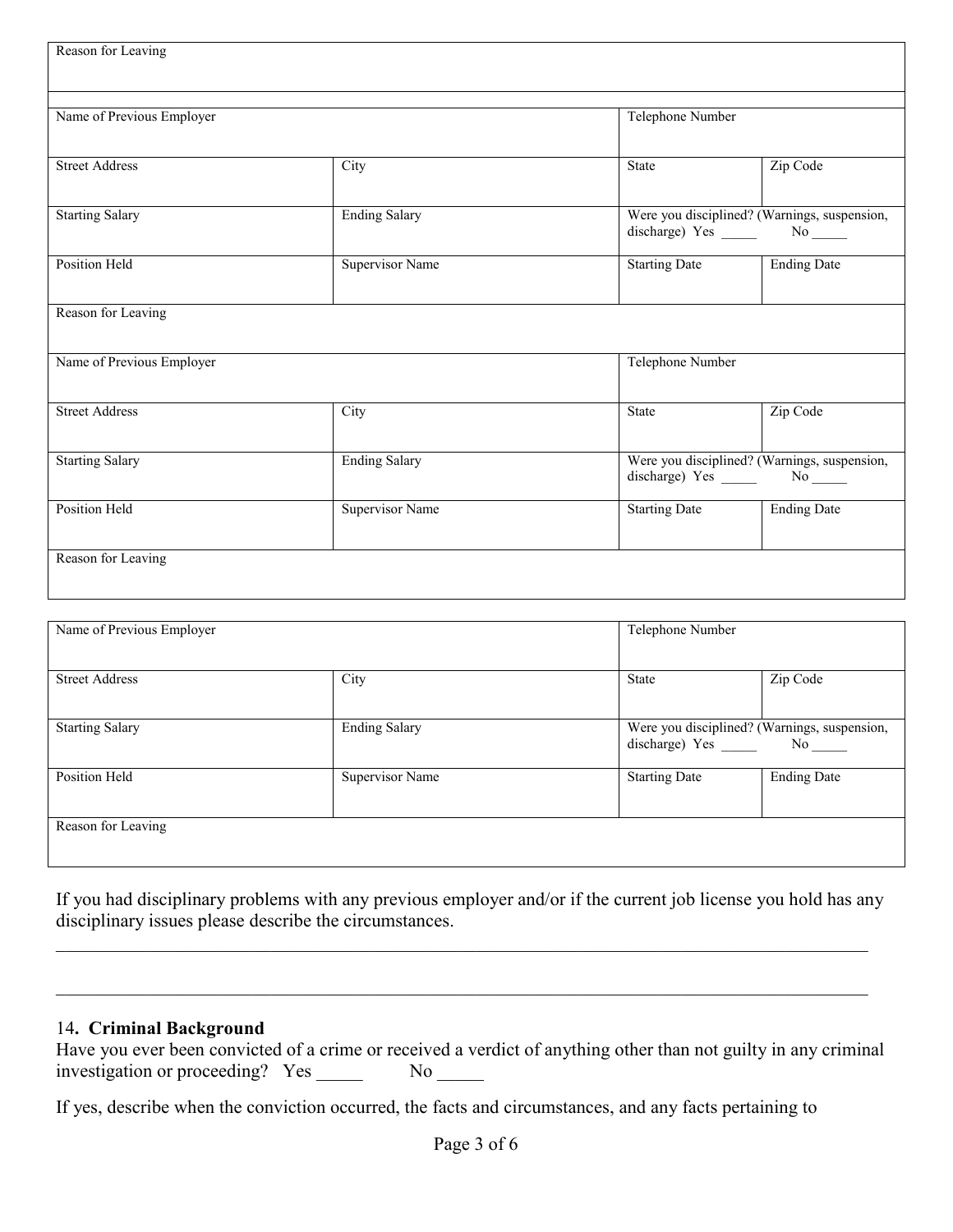rehabilitation. (Do not list any criminal charges for which the records have been expunged. A criminal offense will not necessarily bar employment).

 $\_$  , and the contribution of the contribution of the contribution of the contribution of the contribution of  $\sim$ 

 $\_$  , and the contribution of the contribution of the contribution of the contribution of the contribution of  $\sim$ 

## **15. Polygraph/Lie Detector Test**

Under Pennsylvania Law, an employer may not require or demand any applicant for employment or prospective employment or any employee to submit to or take a polygraph, lie detector or similar test or examination as a condition of employment or continued employment. Any employer who violates this provision is guilty of a misdemeanor and subject to a fine not to exceed \$100.00.

 $\mathcal{L}_\text{max}$  , and the contribution of the contribution of the contribution of the contribution of the contribution of the contribution of the contribution of the contribution of the contribution of the contribution of t

Signature Date

| 16. Additional Information                                                                                                                                                                | <b>Please Check One</b> |                |  |  |
|-------------------------------------------------------------------------------------------------------------------------------------------------------------------------------------------|-------------------------|----------------|--|--|
|                                                                                                                                                                                           | Yes                     | N <sub>0</sub> |  |  |
| Are you currently employed?                                                                                                                                                               |                         |                |  |  |
| May we contact your current employer?                                                                                                                                                     |                         |                |  |  |
| Are you currently on "lay off" status and subject to recall?                                                                                                                              |                         |                |  |  |
| If you are under 18 years of age, can you provide proof of your<br>eligibility to work?                                                                                                   |                         |                |  |  |
| If hired, can you provide proof of U.S. citizenship or proof of your<br>legal right to work in the U.S.?                                                                                  |                         |                |  |  |
| Are you able to perform all of the essential functions of the job for<br>which you are applying with or without reasonable accommodation?                                                 |                         |                |  |  |
| If hired, are there any accommodations the company would need to<br>provide so that you can perform all of the essential functions and<br>duties of the position? If Yes, please explain: |                         |                |  |  |
| If hired, do you have a reliable means of transportation to and from<br>work?                                                                                                             |                         |                |  |  |
| If hired, would you be able to travel or work overtime as needed?                                                                                                                         |                         |                |  |  |
| If hired, can you meet the attendance requirements of the position?                                                                                                                       |                         |                |  |  |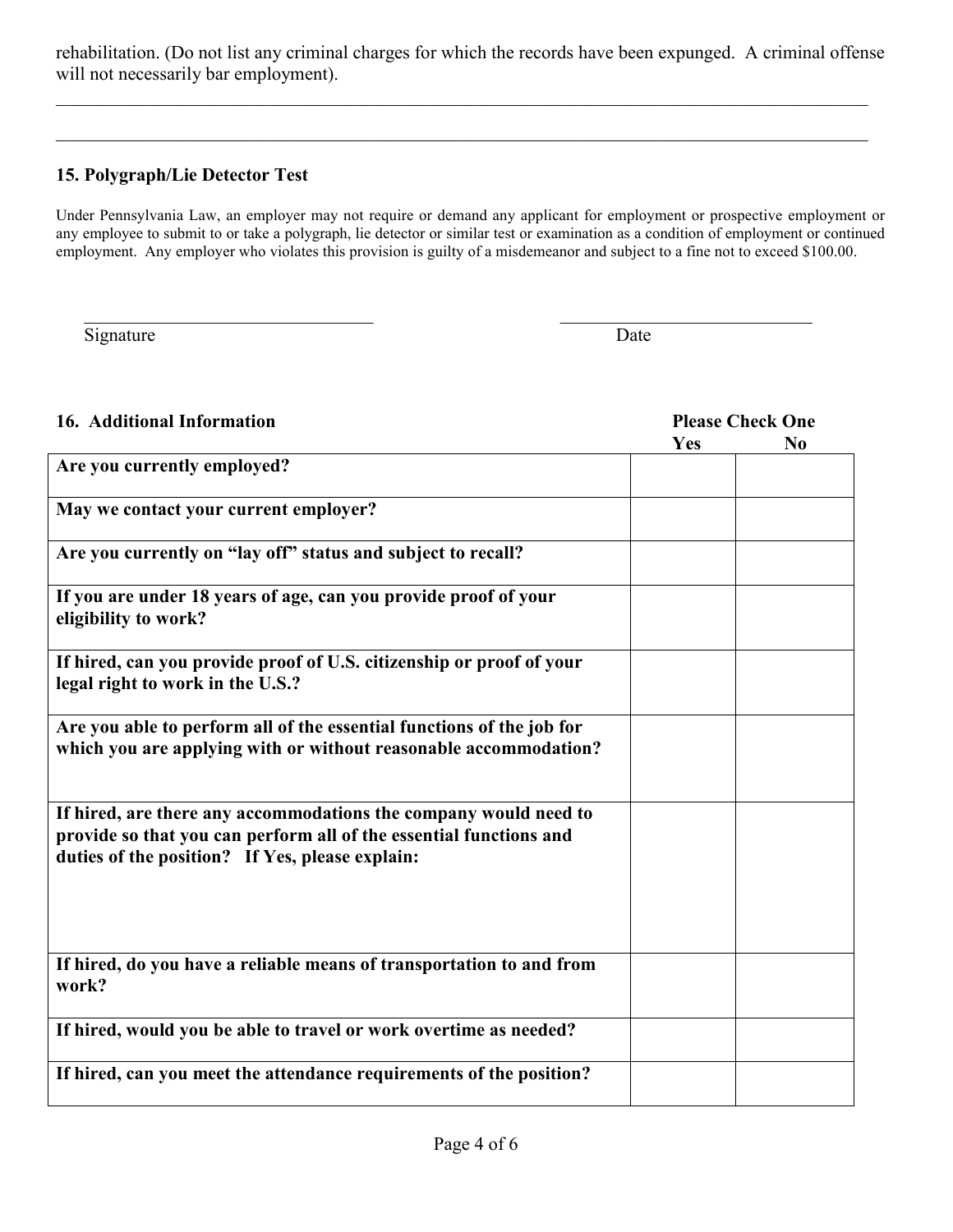#### **INFORMATION FOR APPLICANT**

#### **Please read each statement closely and initial each acknowledging your understanding.**

#### **Equal Employment Opportunity Statement**

 $\frac{1}{2}$ 

 $\frac{1}{2}$ 

 $\frac{1}{2}$ 

 $\frac{1}{2}$ 

Franklin Hospice is committed to the principles of equal employment opportunity and is committed to make employment decisions based on merit. Franklin Hospice is committed to complying with all Federal, State and local laws providing for equal employment opportunities, as well as all laws related to terms and conditions of employment. Franklin Hospice desires to maintain a work environment that is free of sexual harassment and discrimination due to race, religion, color, national origin, physical or mental disability, age or any other status protected by Federal, State or local laws. Franklin Hospice will make reasonable efforts to accommodate those physical or mental limitations of an otherwise qualified employee unless undue hardship would result for the company.

#### **Discrimination and Sexual Harassment Policy Statement**

Franklin Hospice will not tolerate any form of unlawful discrimination, including sexual harassment. An employee who engages in unlawful discrimination or sexual harassment will be subject to appropriate discipline, up to and including termination. Prohibited sexual harassment is defined as follows: Unwelcome sexual advances, requests for sexual favors and other verbal or physical conduct of a sexual nature constitutes sexual harassment when (1) submission to such conduct is made whether explicitly or implicitly a term or condition of an individual's employment; (2) Submission to or action of such conduct by an individual is used as the basis for employment decisions affecting such individuals; or (3) Such conduct has the purpose or effect of unreasonably interfering with an individual's work performance or creating an intimidating, hostile or offensive work environment.

## **Disclosure to Applicants Concerning Drug/Alcohol Testing**

If you are offered a position with Franklin Hospice you will be given a drug/alcohol test as a condition of employment. Your refusal to timely submit to a drug/alcohol test or your failure to pass such a test means you will not be employed by Franklin Hospice neither the collector of specimens nor the medical professional who reviews the test results will be a company employee. The test results will be kept confidential. Negative test results are required as a condition of employment.

## **Complete and Accurate Information**

I hereby certify that I have not knowingly withheld any information that might adversely affect my chances for employment and that the answers given by me are true and correct to the best of my knowledge. I further certify that I have personally completed this application. I understand that any omission or misstatement of material fact on this application, or any other document used to secure employment, shall be grounds for rejection of this application or for immediate discharge if I am employed, regardless of the time elapsed before discovery.